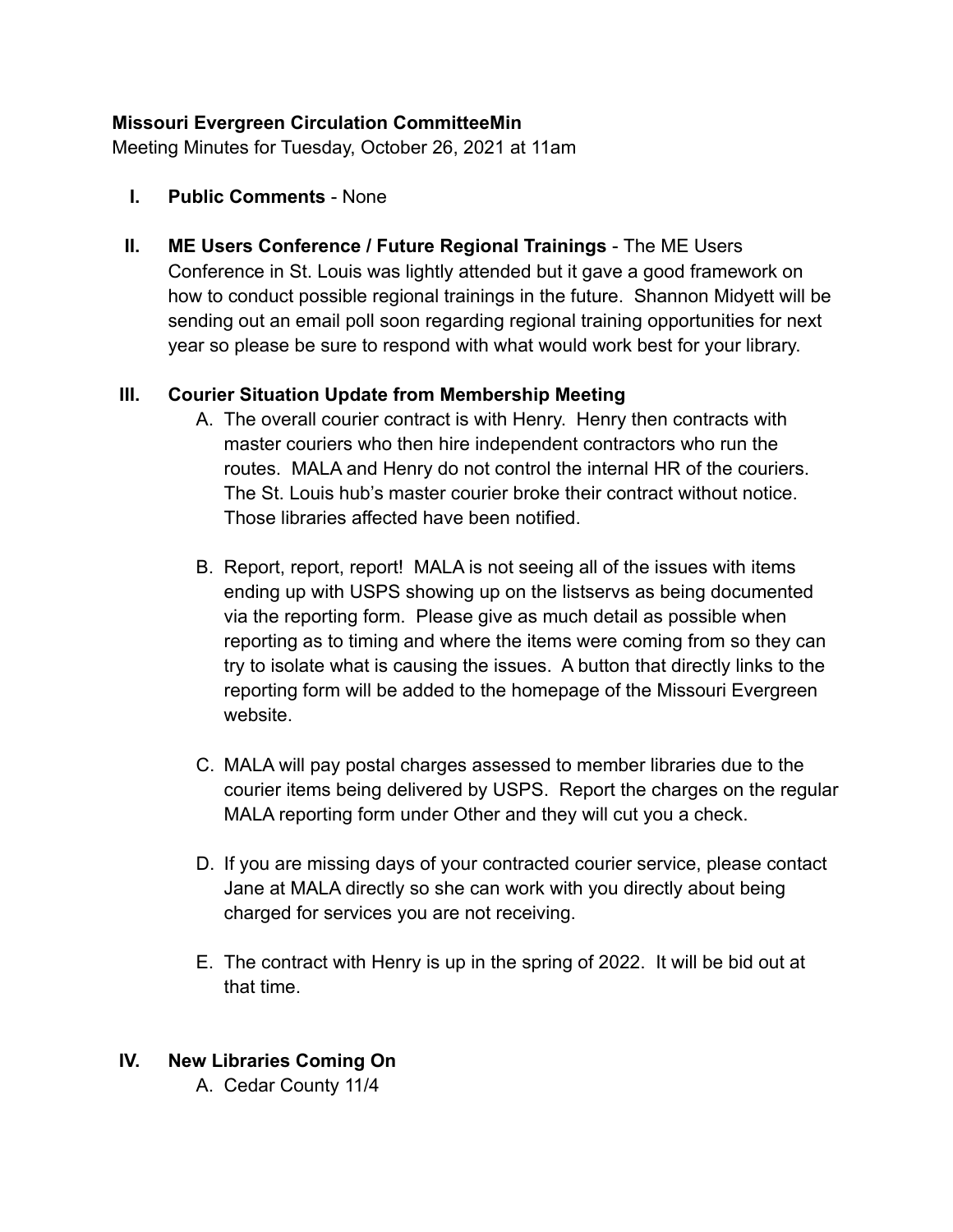B. Reynolds County 01/20 - Has five locations but is not currently automated. A team will be assisting them with adding their holdings to existing ME records as they come on board.

# **V. Ongoing Projects Updates**

- A. Damaged ME items best practices working group Meredith McCarthy has been gathering documentation from other library systems and will be convening a meeting of the group soon. There was a discussion regarding the timing / protocol for billing for items between libraries. Documentation can be found here on the ME website: [http://moevergreenlibraries.org/circulation-training-materials.](http://moevergreenlibraries.org/circulation-training-materials) Cass County's procedure / documentation was also shared and will be sent via email with the meeting minutes and recording.
- B. Checking / Updating the Circulation Contacts list on the website Belinda Birrer has sent the needed updates to Ron Eifert and is still waiting on contact from five other libraries to confirm their information.
- C. Staff permissions (Diane Disbro and Nate Beyerink) No report at this time.

#### **VI. Other**

A. There was discussion about the long transit list and making sure it stays on everyone's radar to complete the process in a timely fashion. Meredith McCarthy will sound out a reminder with the instructions attached to the general email list plus the circ list.

# **Committee Members:**

Belinda Birrer [childrens@poplarbluff.org](mailto:childrens@poplarbluff.org)

Rhonda Busse [busser@casscolibrary.org](mailto:busser@casscolibrary.org)

Meredith McCarthy [mmccarthy@jeffcolib.org](mailto:mmccarthy@jeffcolib.org)

Janice Butcher [jjbdspl1935@gmail.com](mailto:jjbdspl1935@gmail.com)

Teresa Tidwell [ttidwell@cville.lib.mo.us](mailto:ttidwell@cville.lib.mo.us)